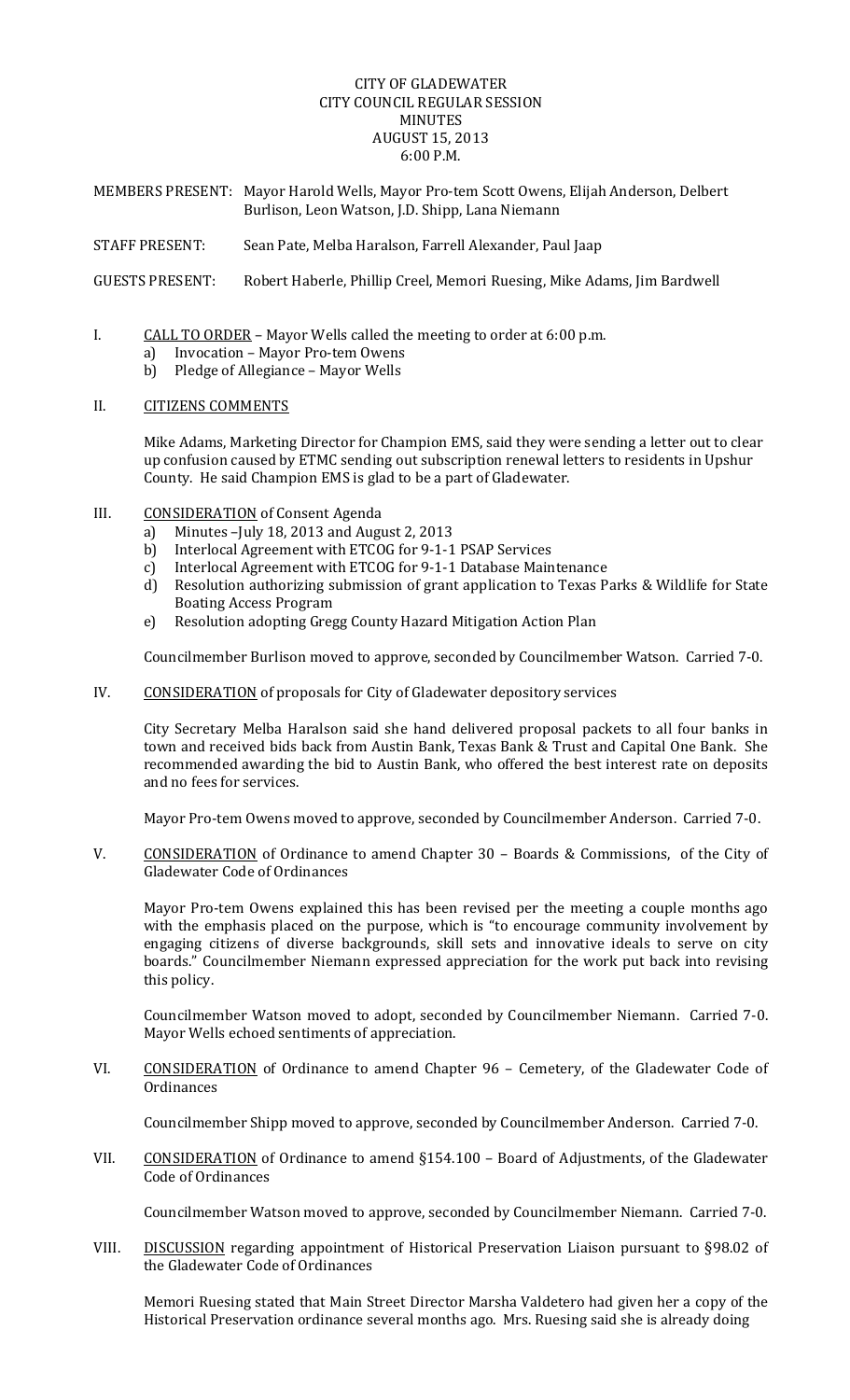all the requirements of the Historical Preservation Liaison because she owns a registered landmark home. She said she loves history and collects pictures and artifacts. She is currently on the Main Street Organizational Committee and would like to serve as the Historical Preservation Liaison.

Councilmember Burlison, Mayor Pro-tem Owens and Councilmember Niemann all commented that we should stay consistent with the Board Appointment Policy that was just adopted. Councilmember Burlison asked where the records are being kept. Mrs. Ruesing stated they would be kept at the museum. Councilmember Niemann added that these function coincide with Main Street.

## IX. CONSIDERATION of Lake Store lease agreement

City Manager Pate gave the timeline of revisions to the lease since its inception in December 2010. Councilmember Shipp asked for the status on the police sub-station. City Manager Pate said it is used seasonally for the Lake Warden and Texas Game Warden office, but for the most part is vacant.

Mayor Pro-tem Owens said there were committees formed at the budget workshop for enterprise situations like this. He said we need time to formulate a plan so we can use the lake to its maximum potential. He suggested extending the lease to the end of the year in order to study options. Councilmember Shipp agreed, stating we need to evaluate the lease values of each building, as the value of the sub-station is based on the value of the store.

Councilmember Watson said he would like to see a longer lease, that one year is not enough time. Councilmember Burlison said it has options to extend.

Mayor Wells said he would like the store to stay separate from the police sub-station. Mayor Pro-tem Owens clarified that it was never intended to be a police sub-station and we need to keep our options open.

Councilmember Niemann said we are in early stages of discussing what is most beneficial to the city. She concurred that options should be studied and brought back to Council, and lease should be extended with same terms until the end of December.

Mayor Pro-tem Owens asked Michael Tolbert for his opinion. Mr. Tolbert agreed there needed to be a plan and also agreed to extending the lease until the end of the year.

Mayor Pro-tem Owens moved to extend the lease through the end of December at the same terms and rate. Motion was seconded by Councilmember Anderson. Carried 7-0.

X. DISCUSSION of proposal to adopt the effective tax rate of .644502/\$100 valuation for fiscal year 2014 

City Manager Sean Pate stated he is proposing to go with the effective tax rate of .644502. He said that is the rate that will generate the same amount of revenue as last year with the exception of new value.

XI. ANNOUNCEMENT that the City Council will vote to adopt the tax rate for fiscal year 2014 at the City Council meeting, September 19, 2013 at 6:00 p.m.

Mayor Wells so announced.

## XII. CITY MANAGER REPORT

- Siemens implementation Supplies have been ordered. The public will be notified in advance of meter installation. There will have to be an amendment to the ETEX radio tower lease in order to install meter reading equipment. We still expect full implementation in December.
- b) Pacific Street project The project will be fully completed after the striping is done.
- c) Update on 12" water main on East Lake Drive The environmental study cannot be submitted to the State until an archaeological investigation is completed. Our engineers are trying to determine the required scale and scope of the study.
- XIII. ADJOURN